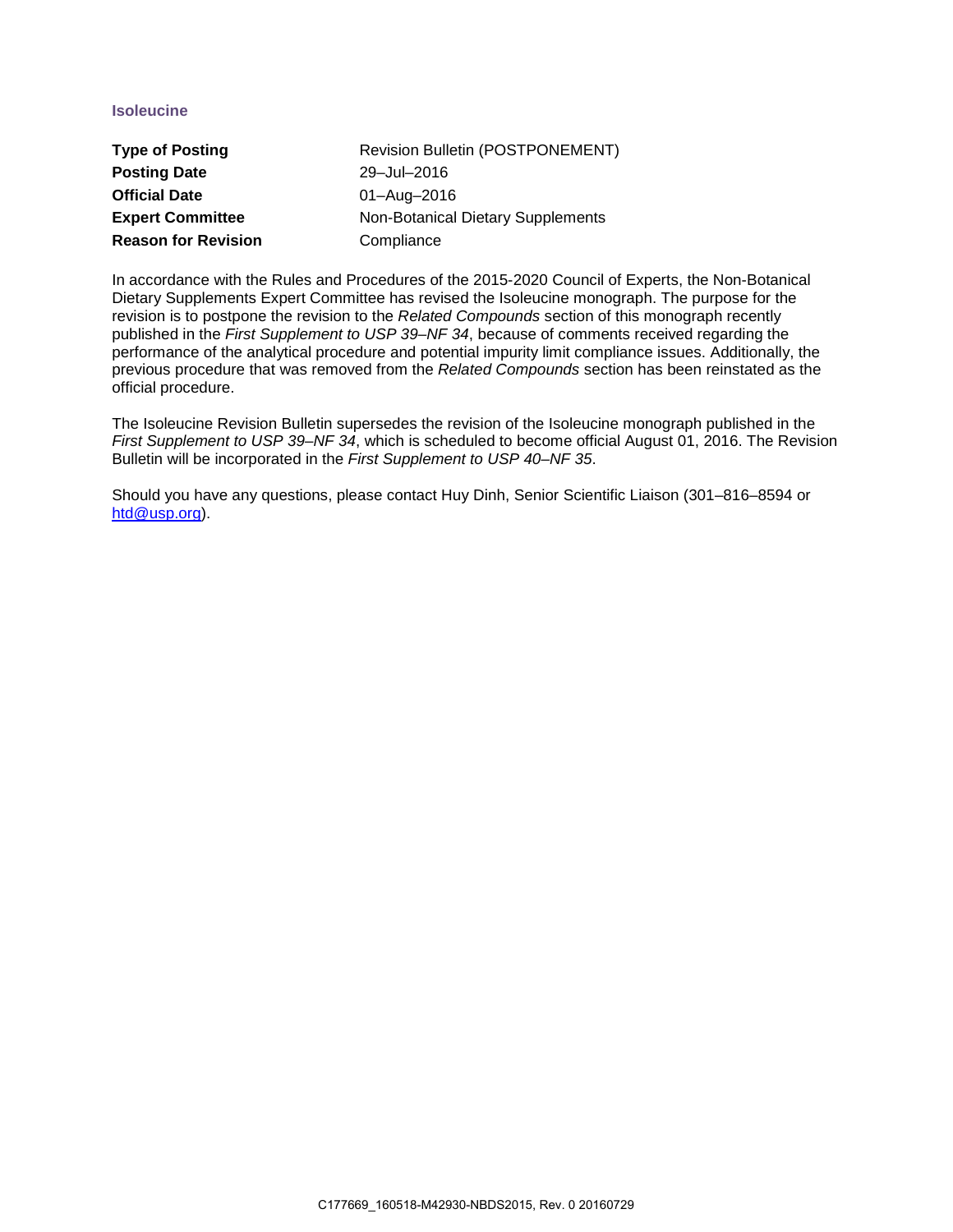

• **<sup>A</sup>. INFRARED ABSORPTION** 〈**197K**〉 **Suitability requirements**

• PROCEDURE

**PROCEDURE**<br> **PROCEDURE** leucine and isoleucine<br> **Sample:** 130 mg of Isoleucine and isoleucine and isoleucine (See Titrimetry **(541).)**<br>Mode: Direct titration **Titrant:** 0.1 N perchloric acid VS **Endpoint detection:** Potentiometric *<sup>r</sup><sup>U</sup>* = peak response of leucine from the *Sample* **Analysis:** Dissolve the *Sample* in 3 mL of formic acid *solution* and 50 mL of glacial acetic acid. Titrate with the *Ti*- *r<sub>S</sub>* = peak response trant. Perform the blank determination. *trant*. Perform the blank determination.

the *Sample* taken: *Standard solution* (mg/mL)<br> $C_U$  = concentration of Isoleucine

 $Result = \{[(V_S - V_B) \times N_A \times F]/W\} \times 100$ 

- 
- 
- $N_A$  = actual normality of the *Titrant* (mEq/mL) Result = ( $r_u/r_T$ )  $\times$  100
- *F* = equivalency factor, 131.2 mg/mEq
- 

**Acceptance criteria:** 98.5%–101.5% on the dried basis  $r_I$ 

- 
- 

- 
- CHLORIDE AND SULFATE  $\langle 221 \rangle$ , Sulfate
- 
- IRON  $\langle 241 \rangle$ : NMT 30 ppm

# **Delete the following:** *Delete the following: solution.*]

**•** drochloric acid **.**• **<sup>H</sup>EAVY METALS,** *Method I* 〈**231**〉**:** NMT 15 ppm **Chromatographic system** •

# *<sup>p</sup>hy*.) *Change to read:* **Mode:** TLC

• **RELATED COMPOUNDS** gel mixture

■**.Buffer solution:** 0.2 M monobasic sodium phosphate. **Application volume:** 5 µL Adjust with phosphoric acid to a pH of 2.8. **Developing solvent system:** Butyl alcohol, glacial **Mobile phase:** Acetonitrile and *Buffer solution* (2:98) **Developing solvent system:** Butyl alcohol, glacial **Mobile phase:** Acetonitrile and *Buffer solution* (2:98) System suitability solution: 0.25 mg/mL each of USP<br>L-Leucine RS and USP L-Isoleucine RS in *Mobile phase* 

**Standard solution:** 0.025 mg/mL of USP L-Leucine RS in *Mobile phase phase* **Chromatographic system** (See *Chromatography* 〈621〉*, System Suitability*.) **Mode:** LC **Detector:** UV 210 nm **Column:** 4.6-mm × 15-cm; 3-µm packing L1 <sup>C</sup>6H13NO<sup>2</sup> 131.17 **Column temperature:** 40° <sup>L</sup>-Isoleucine [73-32-5]. **Flow rate:**<sup>1</sup> mL/min **DEFINITION Injection volume:** 20 µL<br>Isoleucine contains NIT 98.5% and NMT 101.5% of Liso- System suitability Isoleucine contains NLT 98.5% and NMT 101.5% of L-iso-<br>leucine (C<sub>6</sub>H<sub>13</sub>NO<sub>2</sub>), calculated on the dried basis.<br>[NOTE—The relative retention times for isoleucine and]<br>[NOTE—The relative retention times for isoleucine and] **IDENTIFICATION**<br>
• **A. INFRARED ABSORPTION** <197K> **Suitability requirements**Suitability equirements **Resolution:** NLT 1.5 between leucine and isoleucine **ASSAY Relative standard deviation:** NMT 2.0% each for **Sample:** 130 mg of Isoleucine<br> **Blank:** Mix 3 mL of formic acid and 50 mL of glacial<br>
acetic acid.<br>
Titrimetric system<br>
Titrimetric system<br>
Titrimetric system<br>
Titrimetric system<br>
Titrimetric system<br>
Titrimetric system<br>
T  $\text{Result} = (r_U/r_S) \times (C_S/C_U) \times 100$ Calculate the percentage of L-isoleucine  $(C_6H_{13}NO_2)$  in  $C_5$  = concentration of USP L-Leucine RS in the = concentration of *Isoleucine* in the *Sample solution* (mq/mL)  $V_s$  = Titrant volume consumed by the *Sample* (mL)<br>  $V_s$  = Titrant volume consumed by the *Blank* (mL)<br>  $V_s$  = Titrant volume consumed by the *Blank* (mL)<br>  $N_A$  = actual normality of the *Titrant* (mEq/mL)<br>  $N_A$  = actual *W* = *Sample* weight (mg)  $V = 101.5\%$  on the dried basis *ru* = peak response of any unspecified impurity **cceptance criteria:** 98.5%–101.5% on the dried basis from the Sample solution **IMPURITIES IMPURITIES IMPURITIES** *r***<sub>***T***</sub>** = sum of all the peak responses from the *Sample* • **<sup>R</sup>ESIDUE ON IGNITION** 〈**281**〉**:** NMT 0.3% **Acceptance criteria** • **CHLORIDE AND SULFATE** 〈**221**〉**,** *Chloride* **Leucine:** NMT 0.5% **Standard solution:** 0.50 mL of 0.020 N hydrochloric **Any unspecified impurity:** NMT 0.2% acid **Total unspecified impurities:** NMT 1.0% **Sample:** 0.73 g of Isoleucine •.(Postponed until 1-August-2017)• (RB 1-Aug-2016) **Acceptance criteria:** NMT 0.05% <br>**CHLORIDE AND SULFATE** (221), Sulfate **All Structures Contained Accepts** and System suitability solution: 0.4 mg/mL each of USP Standard solution: 0.10 mL of 0.020 N sulfuric acid<br>
Sample: 0.33 g of Isoleucine<br>
Acceptance criteria: NMT 0.03% 38 and the standard solution: 0.05 mg/mL of USP L-Isoleucine RS **Standard solution:** 0.05 mg/mL of USP L-Isoleucine RS **in 0.1 N hydrochloric acid. [NOTE—This solution has a** concentration equivalent to 0.5% of that of the *Sample*

**Sample solution:** 10 mg/mL of Isoleucine in 0.1 N hy-

- **ILAVI METALS,** MELIOU I (231). INNI 13 ppin<br>• (See Chromatography (621), Thin-Layer Chromatogra(See Chromatography (621), Thin-Layer Chromatogra-
	-
	- **Adsorbent:** 0.25-mm layer of chromatographic silica

**Spray reagent:** 2 mg/mL of ninhydrin in a mixture of butyl alcohol and 2 N acetic acid (95:5)